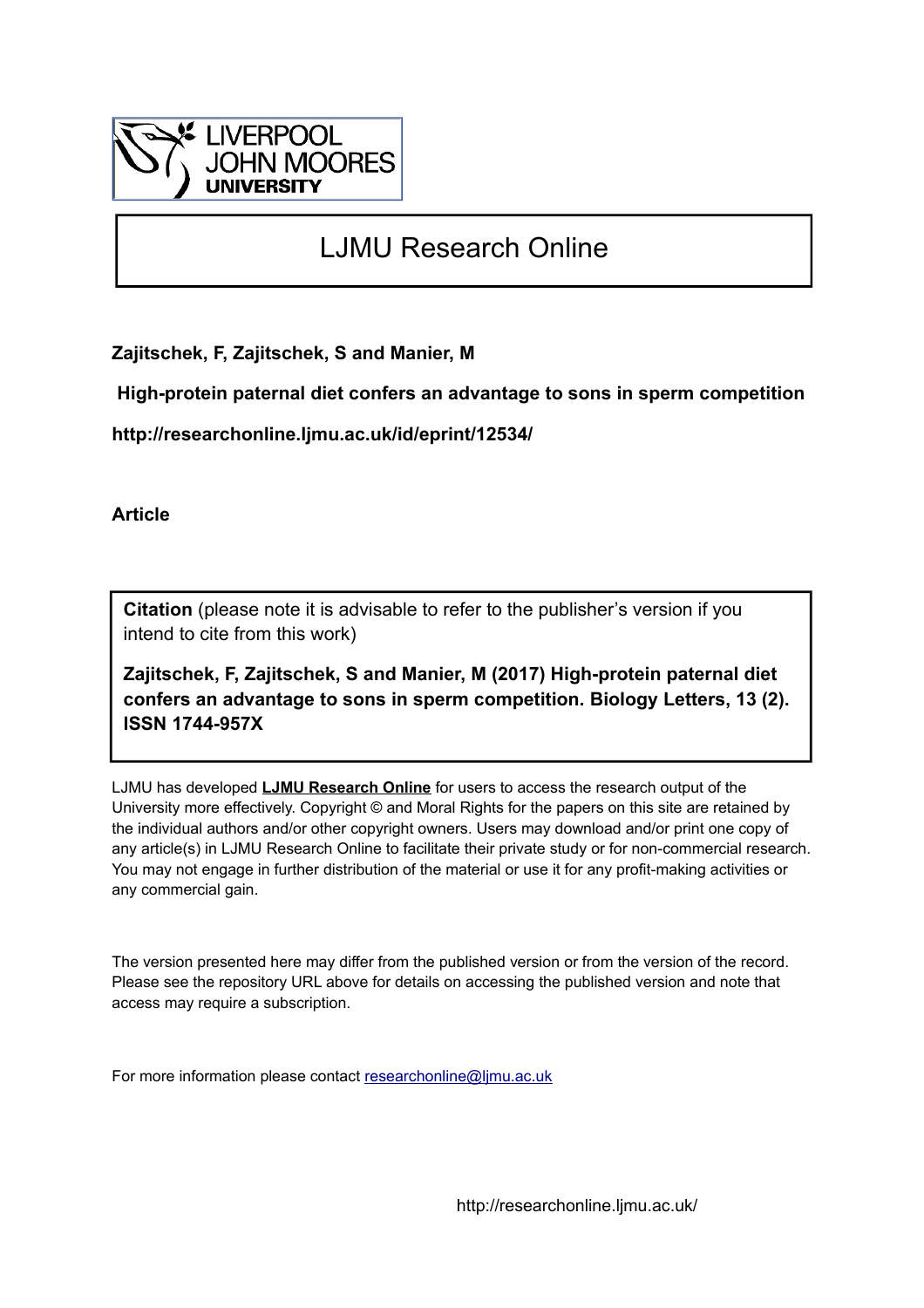# **BIOLOGY LETTERS**

#### rsbl.royalsocietypublishing.org

## Research



Cite this article: Zajitschek F, Zajitschek S, Manier M. 2017 High-protein paternal diet confers an advantage to sons in sperm competition. Biol. Lett. 13: 20160914. http://dx.doi.org/10.1098/rsbl.2016.0914

Received: 24 November 2016 Accepted: 20 January 2017

#### Subject Areas:

behaviour, ecology, evolution

#### Keywords:

transgenerational effects, gene expression, parental effects, postcopulatory sexual selection, RNAseq, transcriptomics

#### Author for correspondence:

Mollie Manier e-mail: [manier@gwu.edu](mailto:manier@gwu.edu)

<sup>†</sup>These authors contributed equally to this study.

Electronic supplementary material is available online at [https://dx.doi.org/10.6084/m9.fig](https://dx.doi.org/10.6084/m9.figshare.c.3679372)[share.c.3679372.](https://dx.doi.org/10.6084/m9.figshare.c.3679372)



### Evolutionary biology

# High-protein paternal diet confers an advantage to sons in sperm competition

Felix Zajitschek<sup>1,2,†</sup>, Susanne Zajitschek<sup>1,2,3,†</sup> and Mollie Manier<sup>1</sup>

<sup>1</sup>Department of Biological Sciences, George Washington University, Washington, DC, USA <sup>2</sup>School of Biological Sciences, Monash University, Melbourne, Australia <sup>3</sup>Doñana Biological Station, EBD-CSIC, Seville, Spain

FZ, [0000-0001-6010-6112;](http://orcid.org/0000-0001-6010-6112) SZ, [0000-0003-4676-9950;](http://orcid.org/0000-0003-4676-9950) MM, [0000-0001-9114-8649](http://orcid.org/0000-0001-9114-8649)

Parental environment can widely influence offspring phenotype, but paternal effects in the absence of parental care remain poorly understood. We asked if protein content in the larval diet of fathers affected paternity success and gene expression in their sons. We found that males reared on high-protein diet had sons that fared better during sperm competition, suggesting that postcopulatory sexual selection is subject to transgenerational paternal effects. Moreover, immune response genes were downregulated in sons of low-protein fathers, while genes involved in metabolic and reproductive processes were upregulated.

## 1. Introduction

Parental effects can be triggered by diverse factors and describe non-genetic contributions of parents to offspring developmental phenotypes. Maternal effects are well documented, but less-understood paternal effects can also significantly impact offspring phenotypes [\[1,2](#page-4-0)], including sexually selected traits [\[3](#page-4-0)–[5\]](#page-4-0), even when males contribute only sperm [\[1,5,6](#page-4-0)]. Paternal diet, in particular, can influence offspring traits, if females choosing sperm from males adapted to the local nutritional environment produce offspring with higher fitness [[7](#page-4-0)]. Molecular mechanisms of transgenerational paternal diet effects remain poorly understood but include altered methylation in metabolism-linked loci (reviewed in [\[8\]](#page-4-0)), perturbed glucose–insulin homeostasis [[9](#page-4-0)], altered cholesterol biosynthesis [[10\]](#page-4-0), and modified chromatin states related to obesity [[6](#page-4-0)]. Here, we examine how high- and low-protein paternal larval diet influences postcopulatory sexual selection and gene expression in sons of Drosophila melanogaster.

## 2. Material and methods

Experimental D. melanogaster expressed green fluorescent protein (GFP) in sperm heads and ubiquitously in somatic cells for paternity assignment (focal males) or red fluorescent protein (RFP; females and competitor males) in sperm heads [\[11\]](#page-4-0). GFP larvae were reared on high- (HP; 200 g yeast : 50 g sugar) or low-protein (LP; 50 g yeast : 50 g sugar) diet known to yield 80 – 96% survival [[12](#page-4-0)]. For each treatment, 10 vials were prepared upon eclosion, each with five  $CO_2$ -collected males and five same-stock females reared on standard diet (SD; 100 g yeast : 50 g sugar), housed in SD vials (see electronic supplementary material for more detailed methods). Virgin focal sons were transferred to SD until mating. Three-day-old virgin SD RFP females were first mated with SD RFP competitor males (day 0) in individual vials and provided 6 h opportunities to remate with a focal son for 4 subsequent days (days  $1-4$ ) under continuous observation. After remating, females oviposited on fresh SD food vials for 4 days. Paternity of adult offspring [\[13\]](#page-4-0) was determined using a Nikon SMZ18 fluorescent stereoscope.  $P_2$  was calculated as the proportion of

& 2017 The Authors. Published by the Royal Society under the terms of the Creative Commons Attribution License [http://creativecommons.org/licenses/by/4.0/, which permits unrestricted use, provided the original](http://creativecommons.org/licenses/by/4.0/) [author and source are credited.](http://creativecommons.org/licenses/by/4.0/)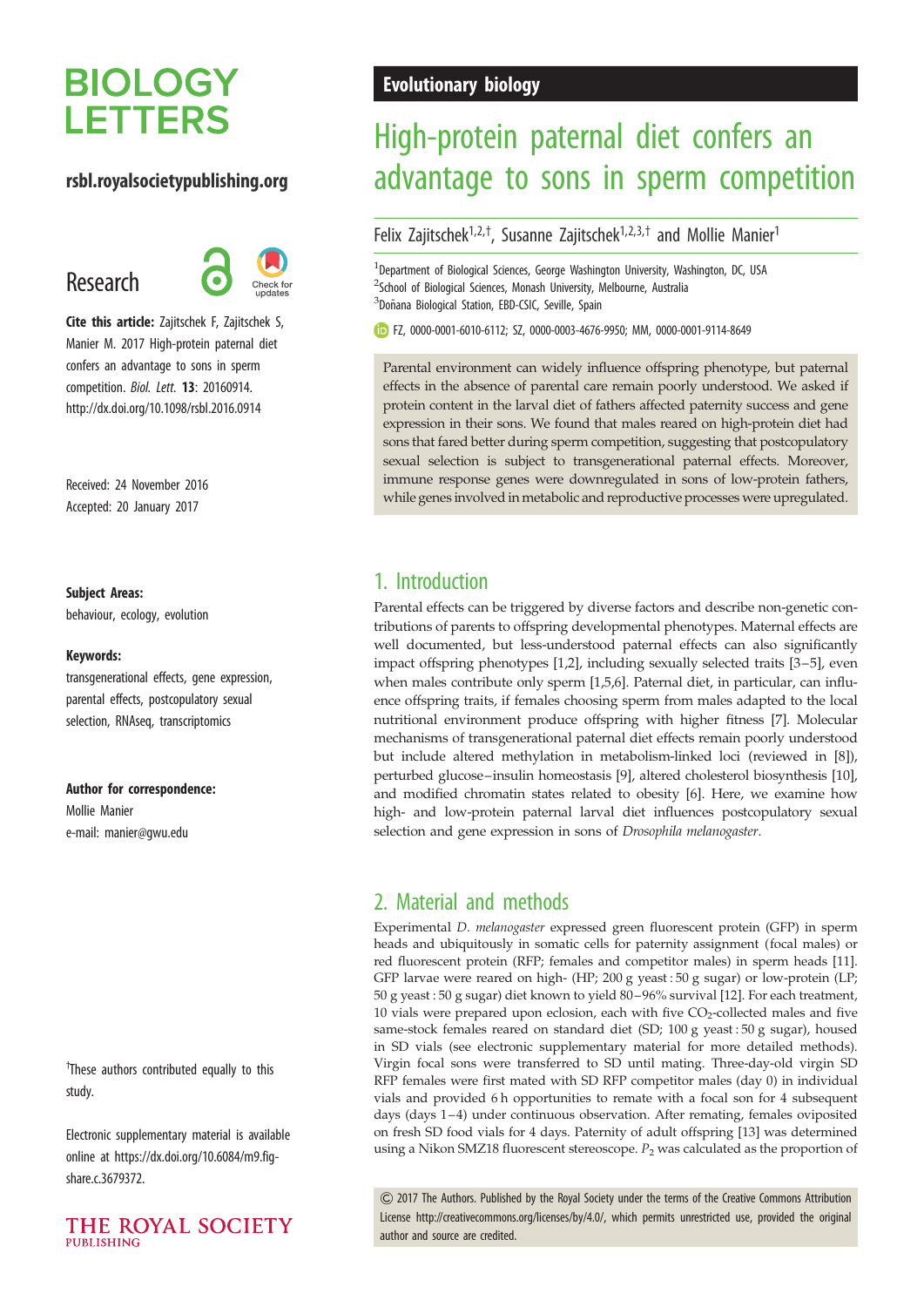2



**Figure 1.** Paternity share ( $P_2$ ) of sons from fathers on either high or low larval diet.

GFP-sired progeny, and data were analysed with logistic regressions with binomial error structure (glm in R v. 3.2.0 [\[14\]](#page-4-0)).

RNA was extracted from two replicates of 20 7-day-old focal sons per treatment using an RNeasy kit (Qiagen) and quantified using Agilent Bioanalyzer. Illumina TruSeq mRNA stranded libraries were constructed, and 76 bp paired-end sequences were obtained on an Illumina NextSeq 500, replicated across two flow cells, with within-sample replicates pooled for further analysis [\[15\]](#page-4-0). We performed RNASeq data analysis using the Tuxedo Protocol in the DNA Subway online platform [\[16\]](#page-4-0) with quality control using FASTX-Toolkit (v. 0.0.13.2). Reads were mapped to the *D. melanogaster* transcriptome and genome (Ensembl r76, BDPG5) using TOPHAT (v. 2.0.11, [[17](#page-4-0)]). Differentially expressed (DE) genes were identified using CUFFDIFF (v. 2.1.1, [[16](#page-4-0)]) at a  $q$ -value  $< 0.05$  after false discovery rate correction [[18](#page-4-0)]. Results were visualized with CUMMERBUND and CYTOSCAPE (for biological networks, [[19](#page-4-0)]) in R.

#### 3. Results

 $P_2$  of sons from fathers on high larval diet was higher than that of sons from low larval diet fathers (estimate  $+$ s.e.  $= -0.216 \pm 0.077$ ,  $Z = -2.80$ ,  $p = 0.005$ ; figure 1). Of 69 DE genes ( $q \le 0.05$ ; fold change  $> 1.5$ ), 58 were downregulated (fold change 1.54–10.6; mean  $+$  s.e.  $= 2.30 + 1.46$ ) in LP sons related to immune response, specifically antimicrobial humoral response and response to insecticides and other toxins (figure 2a). Eleven genes were upregulated primarily in reproductive and metabolic functions (fold change 1.66–6.2; mean  $\pm$  s.e.  $= 2.83 + 1.54$ ; see [table 1](#page-3-0), electronic supplementary material table S1 and figure 2b).

#### 4. Discussion

Sons of fathers reared on LP diet fared worse in sperm competition, with associated downregulation of immune response genes and upregulation of genes involved in metabolism and reproduction. Non-mutually exclusive mechanisms of paternal effects on paternity success include seminal fluid and other ejaculate effects [\[20\]](#page-4-0) and cryptic female choice [\[21](#page-4-0)]. Females may have been able to detect treatment-induced variation in male behaviour and may have allocated more resources into reproduction with descendants of high-diet males. It is well known that high-quality diet positively affects male sexual characters [\[22\]](#page-4-0), fitness [\[23](#page-5-0)] and subsequent female



Figure 2. (a) Downregulated gene clusters with GO (gene ontology) terms in sons of fathers on low diet. (b) Upregulated gene clusters with GO terms in sons of fathers on low diet. Nodes with significantly enriched GO terms are shown in colour.

choice [\[24\]](#page-5-0). Indeed, the gene paralytic ( para) affects courtship song [\[25\]](#page-5-0) and male olfaction in response to female pheromones [[26](#page-5-0)] and was downregulated in sons of LP fathers. As downregulation of para reduces neuronal excitability [\[27](#page-5-0)], it is conceivable that negative fitness effects include lower-quality courtship song and reduced olfaction ability, which are very important factors in female precopulatory choice [\[28\]](#page-5-0). However, while higher latency (willingness) to mate and reduced mating duration for males with low-quality courtship song and reduced olfactory ability may be expected, we did not find an effect of paternal diet regime on mating duration, and we did not investigate more detailed behavioural traits to confirm correlational outcomes with the expression of para. Only few studies have so far reported transgenerational effects in relation to diet quality [\[29,30\]](#page-5-0). To our knowledge, this is the first study reporting on postcopulatory advantages conferred by parental diet.

Importantly, DE genes confirm the existence of differences between sons of fathers reared on different diets, enabling further investigations of transgenerationally affected sexually selected traits. Antimicrobial peptides (AMPs) are upregulated by D. melanogaster when challenged by Gram-negative bacteria [[31](#page-5-0),[32](#page-5-0)]. Downregulation of these AMPs in sons of LP fathers in our study might therefore be a form of immunosuppression, which, according to theory, trades off against sexually selected traits [[33](#page-5-0)]. Thus, reproductive fitness of LP sons might have been even lower if immunosuppression had not occurred.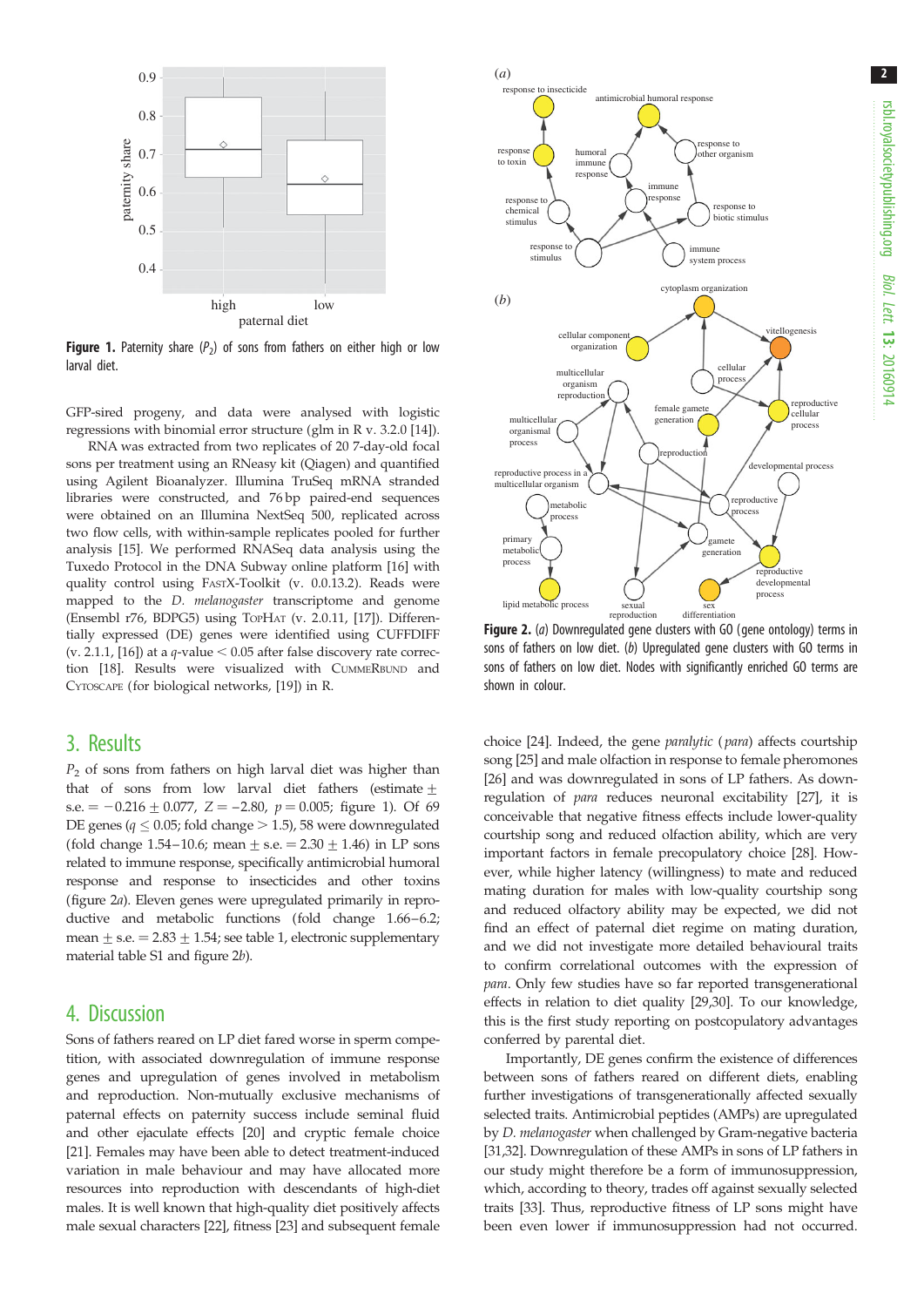<span id="page-3-0"></span>

| biological function        | antimicrobial | fatty acid elongation | courtship song | seminal vesicle protein | seminal vesicle protein                                                                                                                                                                                                                                                                                             | response to endoplasmic reticulum stress | regulation of GTPase activity | chitin-based cuticle development | various     | proteolysis | diitin-based embryonic cutide biosynthetic process | mitochondrial respiratory chain complex | gamete generation | learning          | catabolic process      | nervous system development | calcium ion import                         |        |      | dendrite morphogenesis |        | proteolysis |        | cAMP biosynthetic process | cellular response to starvation | microtubule binding | neurogenesis   |
|----------------------------|---------------|-----------------------|----------------|-------------------------|---------------------------------------------------------------------------------------------------------------------------------------------------------------------------------------------------------------------------------------------------------------------------------------------------------------------|------------------------------------------|-------------------------------|----------------------------------|-------------|-------------|----------------------------------------------------|-----------------------------------------|-------------------|-------------------|------------------------|----------------------------|--------------------------------------------|--------|------|------------------------|--------|-------------|--------|---------------------------|---------------------------------|---------------------|----------------|
| description (gene product) | attacin-D     |                       | paralytic      | yolk protein 1          | yolk protein 2                                                                                                                                                                                                                                                                                                      |                                          |                               | cuticular protein 92F            | jelly belly |             | dumpy                                              |                                         | mei-P26           | dopamine receptor | acetylcholine esterase | Zn finger homeodomain 2    | $Ca^{2+}-$ channel protein alpha 1 subunit |        |      | scratch                |        | Corin       | dumpy  | AG                        |                                 | karst               | yolk protein 3 |
| q-value                    | 0.0171        | 0.0171                | 0.0171         | 0.0171                  | 0.0171                                                                                                                                                                                                                                                                                                              | 0.0171                                   | 0.0171                        | 0.0171                           | 0.0171      | 0.0171      | 0.0171                                             | 0.0171                                  | 0.0171            | 0.0171            | 0.0171                 | 0.0171                     | 0.03                                       | 0.0171 | 0.03 | 0.0171                 | 0.0171 | 0.0171      | 0.0171 | 0.0171                    | 0.0171                          | 0.0171              | 0.0171         |
| low diet (FPMK)            | 5.94          | 0.52                  | 0.24           | 4.55                    | 4.84                                                                                                                                                                                                                                                                                                                | 0.66                                     | 0.55                          | 1.24                             | 0.67        | 8.09        | 0.68                                               | 27.87                                   | 0.71              | 0.27              | 4.87                   | 0.89                       | 1.04                                       | 3.00   | 3.20 | 1.16                   | 577.54 | 0.59        | 0.59   | 0.75                      | 0.82                            | 9.78                | 9.38           |
| high diet (FPKM)           |               |                       |                |                         | $\frac{1}{2}$ $\frac{1}{2}$ $\frac{1}{2}$ $\frac{1}{2}$ $\frac{1}{2}$ $\frac{1}{2}$ $\frac{1}{2}$ $\frac{1}{2}$ $\frac{1}{2}$ $\frac{1}{2}$ $\frac{1}{2}$ $\frac{1}{2}$ $\frac{1}{2}$ $\frac{1}{2}$ $\frac{1}{2}$ $\frac{1}{2}$ $\frac{1}{2}$ $\frac{1}{2}$ $\frac{1}{2}$ $\frac{1}{2}$ $\frac{1}{2}$ $\frac{1}{2}$ |                                          |                               |                                  |             |             |                                                    |                                         |                   |                   |                        |                            |                                            |        |      |                        |        |             |        |                           |                                 |                     |                |
| direction (low diet)       |               | down<br>down          |                |                         |                                                                                                                                                                                                                                                                                                                     |                                          |                               |                                  |             |             |                                                    |                                         |                   |                   |                        |                            |                                            |        |      |                        |        |             |        |                           |                                 |                     |                |
| fold change                | 0.6           |                       |                |                         |                                                                                                                                                                                                                                                                                                                     |                                          |                               |                                  |             |             |                                                    |                                         |                   |                   |                        |                            |                                            |        |      |                        |        |             |        |                           |                                 |                     |                |
| gene                       |               |                       |                |                         | Atte dessays<br>Bara (5 (43795)<br>CG11873<br>CG11873<br>CG40795<br>CG40795<br>CG40795<br>CG40795<br>CG40795<br>CG40795<br>CG40795<br>CG40795<br>CG40795<br>CG40795<br>CG40795<br>CG407795<br>CG407795<br>CG407795<br>CG407795<br>CG407795<br>CG407795<br>CG407795<br>CG4                                           |                                          |                               |                                  |             |             |                                                    |                                         |                   |                   |                        |                            |                                            |        |      |                        |        |             |        |                           |                                 |                     |                |

Table 1. Differentially expressed genes in sons ( $q \leq 0.05$ ) at  $\geq$  2-fold. FPKM, fragments per kilobase of transcript per million reads mapped. If no further information on a gene is available, cells have been left bl  $\leq$  0.05) at  $\geq$  2-fold. FPKM, fragments per kilobase of transcript per million reads mapped. If no further information on a gene is available, cells have been left blank. **Table 1.** Differentially expressed genes in sons ( $q \leq$ 

 $\overline{\mathbf{3}}$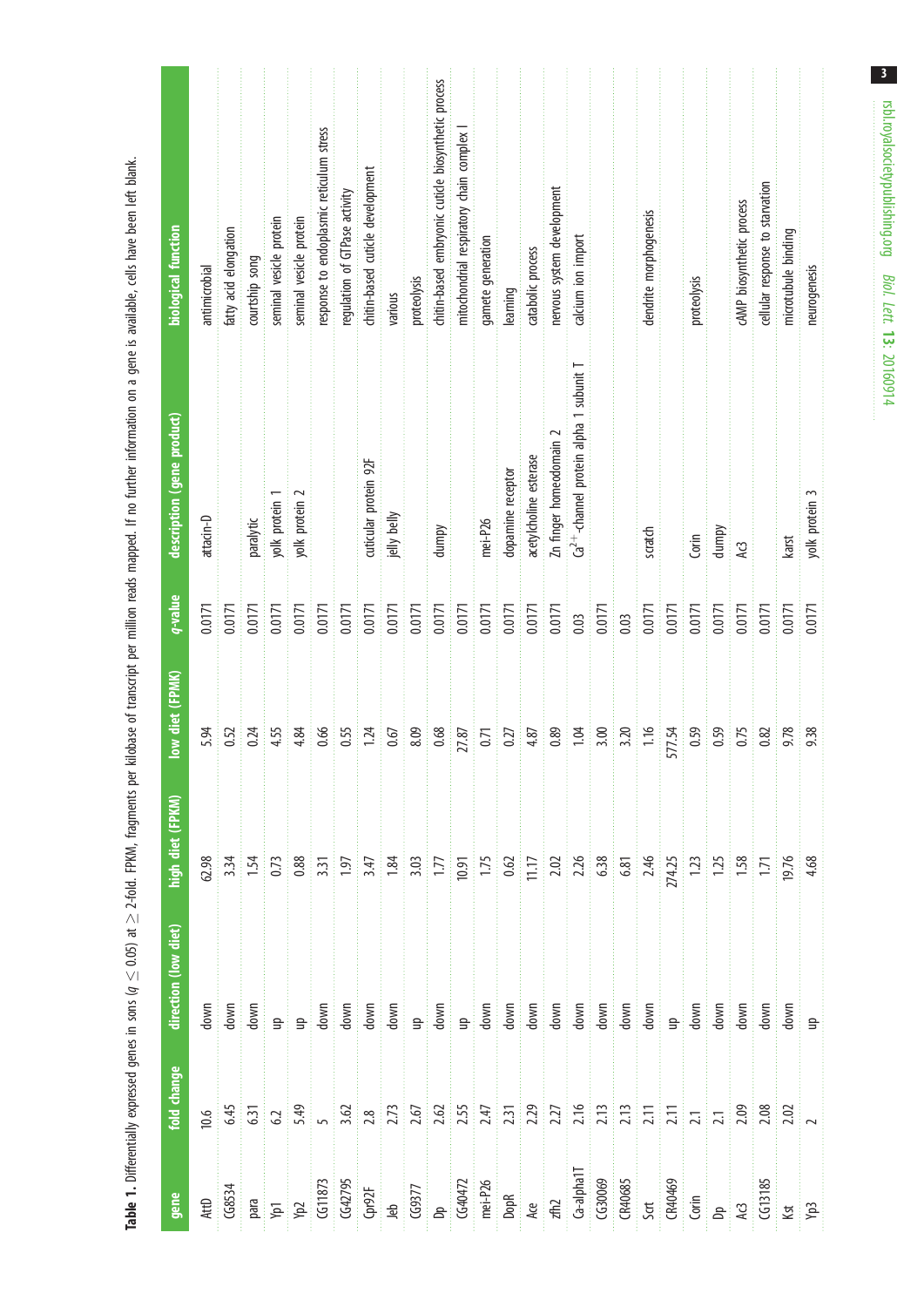4

<span id="page-4-0"></span>Indeed, sexually selected male D. melanogaster that showed higher competitive mating ability had lowered immune function, compared with control males [\[34](#page-5-0)].

The two most upregulated genes in sons of low-diet fathers are YP1 and YP2. While the suggested functional annotation, vitellogenesis, is clearly a female-limited function, effects of YP1 and YP2 in male D. melanogaster [[35](#page-5-0)] and the moth Spodoptora littoralis [\[36\]](#page-5-0) include yolk protein precursors, which directly interact with spermatozoa. YP2 coats the spermatozoa and might provide protection or aid in gamete recognition. However, the functional significance of these proteins has not been established, and we have no knowledge about how upregulation of YP1 and YP2 may influence reproductive fitness in male fruit flies.

The direction of regulation of proteolysis (CG9377), biosynthesis of chitin-based cuticle (Cpr92F and dp) and gamete generation (mei-P26) is consistent with organismal preparation for a suboptimal nutritional environment, investing less and recycling more. Intriguingly, CG9377 has been also found to be upregulated in brains of male D. melanogaster courting females, compared with non-courting males [\[37](#page-5-0)], establishing another link of our paternal diet treatment to precopulatory sexual selection (although the direction of the effect seems to promote courtship, rather than reduce it, as discussed above). Valtonen et al. [\[38](#page-5-0)] found substantial transgenerational effects of larval diet on development time and adult body size in D. melanogaster, but not on pathogen resistance. The different findings in immune response between [[38\]](#page-5-0) and the presented study may be due to the efficiency of the manipulated media. Diet components and protein : carbohydrate ratios are difficult to compare between studies, owing to use of different protein (P) and carbohydrate (C) sources. Crude estimates of  $P:C$  ratios and the withinstudy difference between ratios were much higher in our study (low = 0.4, high = 8; [\[38](#page-5-0)] assuming 100 g of sugar/ litre diet: low  $= 0.07$ , standard  $= 0.14$ ), illustrating the need to employ a more exact nutritional framework to determine high-resolution reaction norms of traits of interest [[39\]](#page-5-0).

Data accessibility. Data on paternity success are archived in Dryad [\(http://dx.doi.org/10.5061/dryad.9qs53\)](http://dx.doi.org/10.5061/dryad.9qs53) [13]; sequencing reads are deposited in NCBI under BioProject number PRJNA360276.

Authors' contributions. F.Z., S.Z. and M.M. designed and performed the experiment; F.Z. and S.Z. analysed data; F.Z., S.Z. and M.M. wrote the manuscript. All authors approved the final version of the manuscript and agree to be held accountable for the content therein. Competing interests. We declare no competing interests.

Funding. The research was supported by NSF (DEB-1257859) and GW CCFF awards to M.M., and the Andalucía Talent Hub and the Spanish Severa Ochoa Programme to S.Z.

Acknowledgements. Sarah Josway assisted with data collection. We thank an anonymous reviewer and Juliano Morimoto for helpful comments.

#### **References**

- 1. Crean AJ, Bonduriansky R. 2014 What is a paternal effect? Trends Ecol. Evol 29, 554– 559. ([doi:10.1016/](http://dx.doi.org/10.1016/j.tree.2014.07.009) [j.tree.2014.07.009](http://dx.doi.org/10.1016/j.tree.2014.07.009))
- 2. Soubry A, Hoyo C, Jirtle RL, Murphy SK. 2014 A paternal environmental legacy: evidence for epigenetic inheritance through the male germ line. Bioessays 36, 359– 371. ([doi:10.1002/bies.](http://dx.doi.org/10.1002/bies.201300113) [201300113](http://dx.doi.org/10.1002/bies.201300113))
- 3. Garcia-Gonzalez F, Dowling DK. 2015 Transgenerational effects of sexual interactions and sexual conflict: non-sires boost the fecundity of females in the following generation. Biol. Lett. 11, 20150067. [\(doi:10.1098/rsbl.2015.0067\)](http://dx.doi.org/10.1098/rsbl.2015.0067)
- 4. Qvarnstrom A, Price TD. 2001 Maternal effects, paternal effects and sexual selection. Trends Ecol. Evol. 16, 95–100. [\(doi:10.1016/s0169-5347\(00\)02063-2](http://dx.doi.org/10.1016/s0169-5347(00)02063-2))
- 5. Zajitschek S, Hotzy C, Zajitschek F, Immler S. 2014 Short-term variation in sperm competition causes sperm-mediated epigenetic effects on early offspring performance in the zebrafish. Proc. R. Soc. B 281, 20140422. ([doi:10.1098/rspb.2014.0422](http://dx.doi.org/10.1098/rspb.2014.0422))
- 6. Öst A et al. 2014 Paternal diet defines offspring chromatin state and intergenerational obesity. Cell 159, 1352– 1364. [\(doi:10.1016/j.cell.2014.](http://dx.doi.org/10.1016/j.cell.2014.11.005) [11.005\)](http://dx.doi.org/10.1016/j.cell.2014.11.005)
- 7. Holman L, Kokko H. 2014 The evolution of genomic imprinting: costs, benefits and long-term consequences. Biol. Rev. 89, 568 – 587. ([doi:10.](http://dx.doi.org/10.1111/brv.12069) [1111/brv.12069](http://dx.doi.org/10.1111/brv.12069))
- 8. Soubry A. 2015 Epigenetic inheritance and evolution: a paternal perspective on dietary

influences. Prog. Biophys. Mol. Biol. 118, 79 – 85. [\(doi:10.1016/j.pbiomolbio.2015.02.008\)](http://dx.doi.org/10.1016/j.pbiomolbio.2015.02.008)

- 9. Ng SF, Lin RCY, Laybutt DR, Barres R, Owens JA, Morris MJ. 2010 Chronic high-fat diet in fathers programs  $\beta$ -cell dysfunction in female rat offspring. Nature 467, 963 – 966. [\(doi:10.1038/](http://dx.doi.org/10.1038/nature09491) [nature09491](http://dx.doi.org/10.1038/nature09491))
- 10. Carone BR et al. 2010 Paternally induced transgenerational environmental reprogramming of metabolic gene expression in mammals. Cell 143, 1084 – 1096. [\(doi:10.1016/j.cell.2010.12.008\)](http://dx.doi.org/10.1016/j.cell.2010.12.008)
- 11. Manier MK, Belote JM, Berben KS, Novikov D, Stuart WT, Pitnick S. 2010 Resolving mechanisms of competitive fertilization success in Drosophila melanogaster. Science 328, 354 – 357. [\(doi:10.1126/](http://dx.doi.org/10.1126/science.1187096) [science.1187096\)](http://dx.doi.org/10.1126/science.1187096)
- 12. Matzkin LM, Johnson S, Paight C, Bozinovic G, Markow TA. 2011 Dietary protein and sugar differentially affect development and metabolic pools in ecologically diverse Drosophila. J. Nutr. 141, 1127 – 1133. ([doi:10.3945/jn.](http://dx.doi.org/10.3945/jn.111.138438) [111.138438\)](http://dx.doi.org/10.3945/jn.111.138438)
- 13. Zajitschek F, Zajitschek S, Manier M. 2017 Data from: High protein paternal diet confers an advantage to sons in sperm competition. Dryad Digital Repository. ([doi:10.5061/](http://dx.doi.org/10.5061/dryad.9qs53) [dryad.9qs53](http://dx.doi.org/10.5061/dryad.9qs53))
- 14. R Development Core Team. 2008 R: A language and environment for statistical computing. Vienna, Austria: R Foundation for Statistical Computing. <http://www.R-project.org>.
- 15. NCBI. 2017 Drosophila melanogaster (fruit fly). Dietary transgenerational effects on sperm competition. NCBI BioProject no. PRJNA360276. [https://www.ncbi.nlm.nih.gov/bioproject/](https://www.ncbi.nlm.nih.gov/bioproject/?term=PRJNA360276) [?term](https://www.ncbi.nlm.nih.gov/bioproject/?term=PRJNA360276)=[PRJNA360276](https://www.ncbi.nlm.nih.gov/bioproject/?term=PRJNA360276).
- 16. Hilgert U, McKay S, Khalfan M, Williams J, Ghiban C, Micklos D. 2014 DNA Subway: making genome analysis egalitarian. In Proc. 2014 Annual Conference on Extreme Science and Engineering Discovery Environment. XSEDE '14, Atlanta, GA, USA 70, pp. 1– 3. New York, NY: ACM.
- 17. Trapnell C et al. 2012 Differential gene and transcript expression analysis of RNA-seq experiments with TopHat and Cufflinks. Nat. Protoc. 7, 562 – 578. ([doi:10.1038/nprot.2012.016\)](http://dx.doi.org/10.1038/nprot.2012.016)
- 18. Benjamini Y, Hochberg Y. 1995 Controlling the false discovery rate—a practical and powerful approach to multiple testing. J. R. Stat. Soc. Ser. B Methodol. 57, 289 – 300. [\(doi:10.2307/2346101\)](http://dx.doi.org/10.2307/2346101)
- 19. Smoot ME, Ono K, Ruscheinski J, Wang P-L, Ideker T. 2011 Cytoscape 2.8: new features for data integration and network visualization. Bioinformatics 27, 431– 432. ([doi:10.1093/](http://dx.doi.org/10.1093/bioinformatics/btq675) [bioinformatics/btq675](http://dx.doi.org/10.1093/bioinformatics/btq675))
- 20. Crean AJ, Adler MI, Bonduriansky R. 2016 Seminal fluid and mate choice: new predictions. Trends Ecol. Evol. 31, 253– 255. ([doi:10.1016/j.tree.2016.02.004](http://dx.doi.org/10.1016/j.tree.2016.02.004))
- 21. Eberhard WG. 1996 Cryptic female choice. Princeton, NJ: Princeton University Press.
- 22. Sentinella AT, Crean AJ, Bonduriansky R. 2013 Dietary protein mediates a trade-off between larval